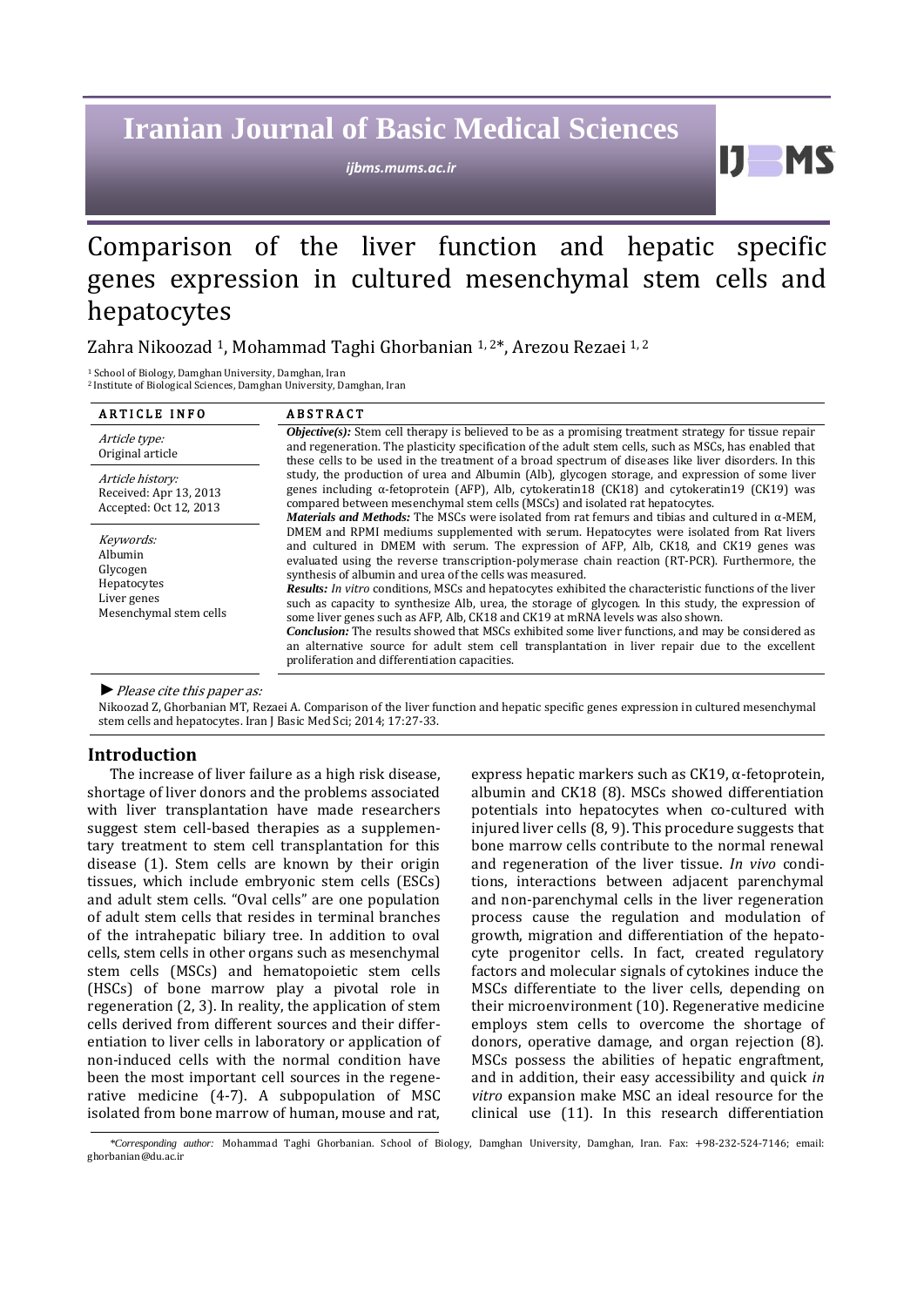potential of MSCs into hepatocytes in α-MEM, RPMI and DMEM mediums was studied to see the influence of culture media on cell growth and differentiation. Hepatic-differentiated cells are characterized by the expression of hepatocyte specific genes (8). Accordingly, in this study some characteristic functions of liver cells including the capacity to synthesize albumin, urea, and the storage of glycogen were reported. Moreover, the expressions of some hepatocyte specific genes such as AFP, Alb, CK18 and CK19 in the MSCs and hepatocytes were investigated.

## **Materials and Methods** *Animals*

Experiments were performed in accordance with the recommendations and approval of the Ethics Committee on Animal Experiments of Damghan University. Male Wistar rats, aged 6-8 weeks were used. The animals were housed in stainless steel cages with free access to standard chow and water and exposed to 12 hr light-dark cycles under standard animal laboratory conditions at room temperature.

## *Isolation and culture of MSCs*

The animals were sacrificed using chloroform anesthesia. Rat MSCs were obtained from the bone marrow of femurs and tibias using the method of Azizi *et al* (12). The cells were cultured in Alfa-Dulbecco's minimal essential medium (α-MEM), Dulbecco's modified Eagle's medium (DMEM) and RPMI 1640 (Gibco) supplemented with 10% fetal bovine serum (FBS) (Gibco), 1% penicillin and streptomycin (Gibco). The cells were seeded in 25  $cm<sup>2</sup>$  tissue culture flasks (Falcon) and incubated at 37°C and 5% CO2. After 48 hr non-adherent cells were removed by replacing the medium. After the cultures reached the optimum confluence, cells were lifted by incubation with 0.25% trypsin and 0.02% EDTA (Merck) at 37°C for 3–4 min and the subculture of the cells were re-plated at a density of 4×10<sup>5</sup> cells/cm<sup>2</sup> . Cell density (cell count) and cell viability were determined using a Neubauer hemocytometer as explained by Davis JM (13) and MTT assay (14).

## *Isolation and culture of hepatocytes*

After a complete anesthesia, liver tissue samples were harvested and rinsed with phosphate-buffered saline (PBS). Sections were then placed in microtubes (1.5 ml) with collagenase solution (0.2%) and incubated for 40 min at 37°C. Resulting cell clumps were dissociated by gentle pipetting and the effect of the collagenase solution was neutralized with medium supplemented by the serum  $(1 \text{ ml})$ . The cell suspension was filtered through a 200 μM pore size nylon mesh and centrifuged at 400 g for 5 min. The supernatant was removed and the cell pellets were resuspended in DMEM D-glucose (1 ml) supplemented with 10% fetal bovine serum (FBS) and placed in falcon tissue culture dishes.

# *MTT [3-(4,5-dimethylthiazol-2-yl)-2,5-diphenyl-2H-tetrazolium bromide] assay*

Cell viability and proliferation rate were detected by MTT assay (14). Briefly, 2×10<sup>4</sup> cells at passage 3 or 4 per well were seeded in 96-well plates, and incubated in 200 μl  $\alpha$ -MEM supplemented with 10% FBS. After 48 hr, the supernatant was discarded and replaced with 100 µl medium supplemented with 10 µl MTT solutions (5 mg/ml, Sigma) and incubated for 4 hr at room temperature. Then, 85 µl of supernatant was discarded, afterward 50 µl DMSO added and incubated for 10 min, after different time intervals, absorbance value was measured in ELISA reader (Biotek) at 540 nm. The experiment was repeated over 5 times for each group.

## *Immunocytochemistry*

After 3 or 4 pssages immunocytochemical testing was performed to confirm the MSC lineage. Briefly, the cells cultured at a density of  $5 \times 10^4$  cells/cm<sup>2</sup> on gelatin coated cover slips in culture dishes were exposed to (1:20) mouse monoclonal anti-human CD71, (Sigma, C2063) and (1:20) CD90 antibodies mouse (Miltenyi Biotec, 130094524). Samples were fixed with 4% paraformaldehyde for 20 minutes. The cells were then treated with 0.3% Triton X-100 for 15 min and 10% goat serum at room temperature for 15 min. Next, the cells were incubated overnight at 4°C and humid conditions to the primary antibodies included CD71 and CD90. FITC conjugated anti-rat secondary antibody (1:100) (Sigma, F6258) was then added and the cells were incubated in the dark. The slides were examined by florescence microscopy (Nikon Eclipse-E600) and the images of cells were taken with a digital camera (Nikon Digital Camera, 1200 DXM). The positive cells

**Table 1.** The primers used for reverse transcription-polymerase chain reaction (RT-PCR) analysis

| Gene        | Size (base pairs) | Primer sequence                                                                                 | Accession number |
|-------------|-------------------|-------------------------------------------------------------------------------------------------|------------------|
| $\beta_2$ M | 318 <sub>bp</sub> | F: 5'-CCg TgA TCT TTC Tgg TgC TT-3'<br>R: 5'-TTT Tgg gCT TCA gAg Tg-3'                          | NM-012512        |
| AFP         | 400 <sub>bp</sub> | F: 5-CCT-gAC-Agg-gAA-gAT-ggT-gAg- <c>-3' R:5' gCA-CTT-CTC-CAA-gAg-gCC-AgA-<g>-3'</g></c>        | NM-012493        |
| Alb         | 400 <sub>bp</sub> | F: 5-'AAA-CgC-CgT-TCT-ggT-TCg-ATA- <c>-3' R:5' - ggg-CTT-gTg-TTT-CAC-CAg-CT-<c>-3'</c></c>      | NM-134326        |
| CK18        | $401$ bp          | $F: 5'$ - TgA-ggg-CTC-AgA-TCT-TTg-C- <g>-3'<br/>R:5'-CTT-gTC-CAg-TTC-CTC-ACg-gTT-<c>-3'</c></g> | NM-053976        |
| CK19        | 445 bp            | F: 5'-ACT-TgC-gCg-ACA-ACA-TCC-TT- <g>-3'<br/>R: 5'-ACA-gCg-ACC-Tgg-gTg-TTC-AA-<c>-3'</c></g>    | NM-199498        |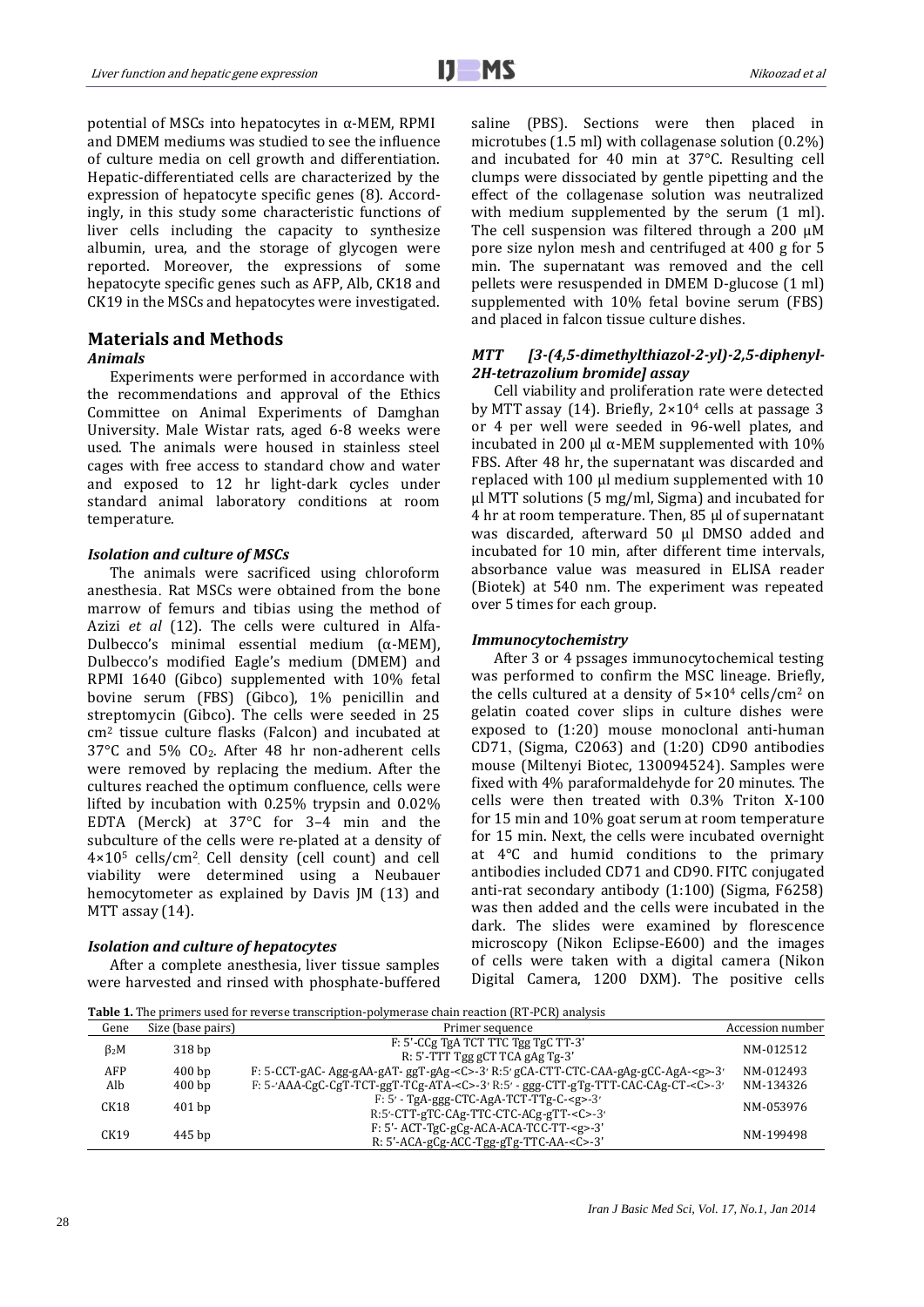

**Figure 1.** Phase contrast photomicrograph of (passage 3) in MSCs. A: α-MEM, B: RPMI, C: DMEM and D: hepatocytes at (passage 3)



**Figure 2.** Representative fluorescence photomicrographs. MSCs immunostained with Anti CD71 and Anti CD90 in mediums: α-MEM, A: CD71 B: CD90. RPMI, C: CD71 D :CD90. DMEM ،E :CD71, F :CD90. Positive reaction of MSCs for CD71 and CD90 markers

for each marker were counted under the fluorescence microscope and expressed as a percentage of the total cell number (stained and non-stained cells).

#### *RT-PCR*

Total RNA was extracted from the cultured cells (3 or 4th passages) and rat liver tissue as the positive control using the Cinnagen- kit. Standard reverse transcription reaction was performed using 0.5µg total RNA according to instructions provided by the cDNA synthesis Kit (Fermant-k1622 kit). The PCR mixture (25 μL total volume) consisted of 1 μl of cDNA-template, 0.5 μl of each primer (10 picoMol), 2.5 μl of 10 × PCR-buffer, 0.8 μl of 10 mMol dNTP´s, 0.8 μl of 50 mMol  $MgCl<sub>2</sub>$  and 0.25 μl of polymerase (Ampli-Taq, Cinnagen). The sequence of primers, size and accession number of fragments in the gene bank are listed in Table 1. The PCR was carried out in a thermal cycler (Eppendorf, Germany) with the following cycle profile: initial denaturation at 94°C for 2 min, and 34 cycles of 94°C for 30 sec, annealing at 64°C for 30 sec, elongation at 72°C for 30 sec, and final extension at 72°C for 5 min. Gene expression was assessed in different cycles. No band was observed below 25 cycles. All reactions were performed in triplicate and controlled by negative RT (no enzyme) and no-template controls. The expression of genes was determined in rat liver tissue as the positive control. Products of PCR were analyzed with 2% agarose gels and ethidium bromide staining. Fragment sizes were calculated by application of the DNA ladder. All PCR reactions were normalized to β2M as an internal control to measure the genes expression intensity. The expression intensity of the genes was measured using the UVIdoc software (densiometer) and compared with β2M.

## *Biochemical analysis*

Urea concentration and albumin level were determined using commercial kits (parsazmoon) in three culture medium supernatants of MSCs and hepatocytes. Periodic acid–Schiff (PAS) staining technique was used for the demonstration of glycogen storage (15). All assays were performed 5-7 times for each condition.

## *Statistical analysis*

The comparison between diverse groups was performed by one-way analysis of variance (ANOVA) with Tukey's and LSD complementary test employing "SPSS" software (version 16) with a significance level set at *P*≤ 0.05. The resultant data are presented as the mean standard deviation (SD).

### **Results**

In the first days of culture, the MSCs grew as a colony-forming unit before reaching to the confluence and subculture of cells. These clonal cells aggregation represented as a spherical structure were observed before reaching to high confluence (Figure 1). The MSCs showed three morphologies in cell culture. The colonies contain small spherical shape cells that rapidly develop a greater number of cell populations in primary cultures. One group of the cells had a spindle shape or fibroblast-like morphology (16) and the other group exhibited a large broadened cuboidal shape (Figure 1). The comparison between culture medium showed that the MSCs had the best conditions based on the cell morphology, growth and the replication rate in  $\alpha$ -MEM medium. The MSCs in the  $\alpha$ -MEM medium showed a high growth speed measured by hemocytometer method and MTT assay (data not shown). Apart from the  $\alpha$ -MEM, among the three mediums, the MSCs had improved conditions in the RPMI medium compared with the DMEM medium. After 1 or 2 cellular passages, the spindle and fibroblast-like morphology of the cultured cells changed into the flat shape in the DMEM medium. In the DMEM medium, the passage of cells took a longer time in comparison to others. In the higher passages, the cells were observed with a broad and cuboidal form and short processes in three mediums.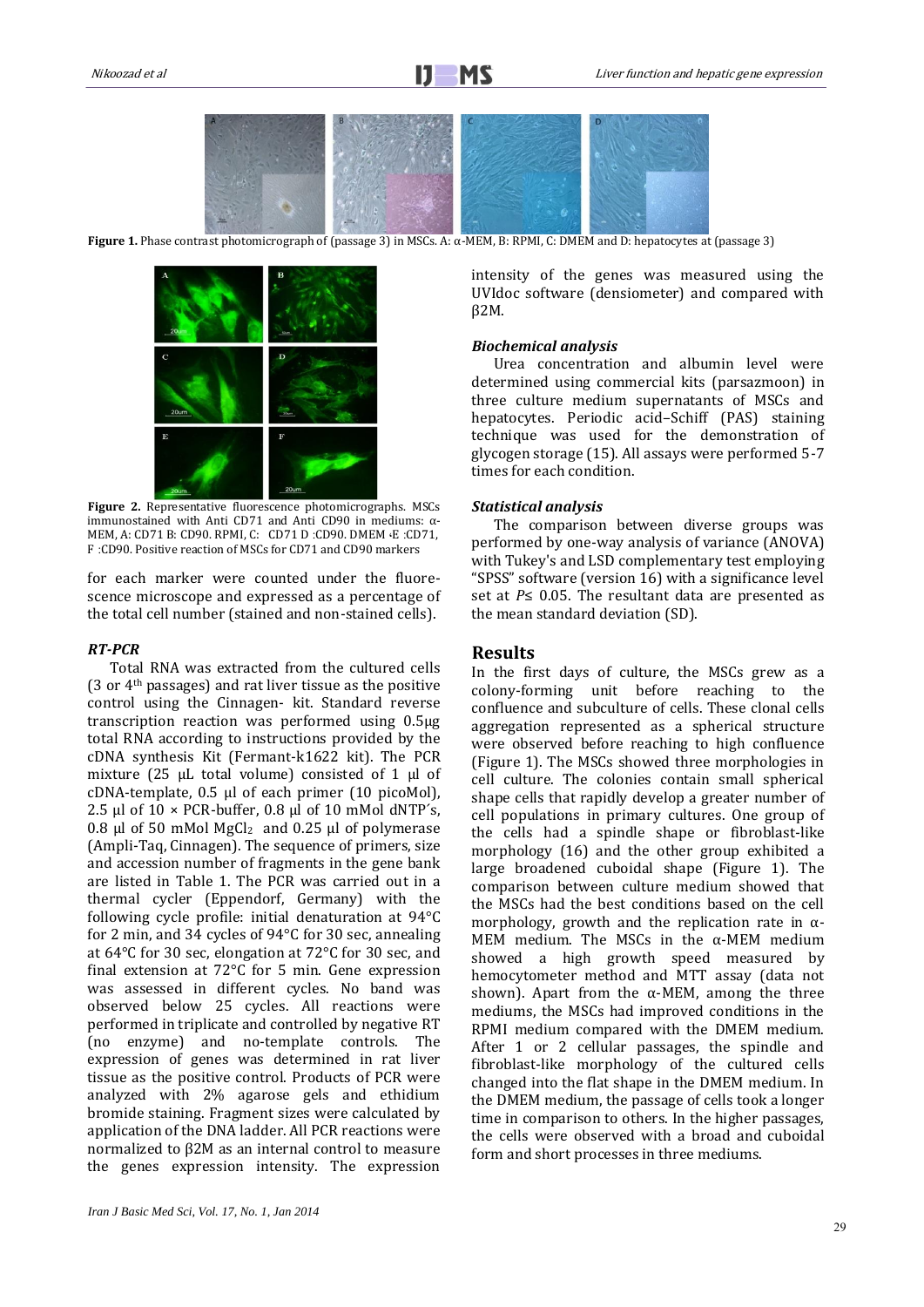

**Figure 3.** Glycogen storage determined by periodic acid-Schiff (PAS) staining of MSCs in A: α-MEM, B: RPMI, C: DMEM, D: Hepatocytes with highest reaction. (E). Albumin production in the experimental groups. Measurement of the amount of albumin secretion in the supernatants did not have statistically significant differences between various conditions. (F). Urea production in the experimental groups. The assessment of urea concentrations showed a significant difference between hepatocytes and MSCs in DMEM medium (*P*≤0.05)

During the first days of culture, hepatocytes exhibited the colonial growth and aggregation, forming large clusters such as the MSCs primary culture. Hepatocytes grew slowly as compared to the MSCs and were observed in a big size with one or two central light large round nucleus and prominent nucleolus (Figure 1A). Liver hepatocytes progressed to the 4th passages in culture.

The positive reaction of MSCs for CD71 and CD90 markers were compared in three mediums. The resultant data are expressed as means ± standard error of the mean such as follows: Immunocytochemistry staining using antibody to CD71 in the  $\alpha$ -MEM medium:  $(92/2 \pm 1/39)$ , in the DMEM medium: (91/4  $\pm$  1/16), in the RPMI medium: (92  $\pm$  1/48), also for the CD90 marker:  $(94/2 \pm 0/8)$ ,  $(92/4 \pm 1)$ 0/81),  $(93/6 \pm 0/74)$  respectively (Figure 2). The results showed that the cells extracted from the bone marrow can express the surface markers of the MSCs.

The glycogen storage was observed in mesenchymal and liver cells by the periodic acid– Schiff staining (PAS). The comparison between culture medium showed that the hepatocytes had the highest reaction with PAS (Figure 3). The measurement of albumin secretion in the supernatants did not have statistically significant differences under various conditions (Figure 3E). The assessment of urea concentrations showed that there was signifycant difference between hepatocytes and the MSCs in the DMEM medium (Figure 3F).

The quantitative and qualitative analysis of RNA in all groups indicated a normal RNA with healthy 18S and 28S bands (Figure 4). The PCR products of the MSCs in the α-MEM, DMEM, RPMI mediums, hepatocytes and liver tissue (as the positive control) were resolved by electrophoresis. The resultant data revealed the expression of  $β<sub>2</sub>M$  (Housekeeping gene), AFP, Alb, CK18 in all groups and low expression of CK19 in the BMSCs with the α-MEM medium and in the liver tissue, while the expression of CK19 was not detected in other groups.

## **Discussion**

The aim of the present study was to investigate the expression of some specific liver genes in MSCs without application of any inducers or coculture system. Three different mediums were used to identify the best culture medium for the occurrence of some functional markers of liver.

In addition to the regenerative role of liver cells, there is cooperation between liver stem cells and BMSCs (Extra hepatic stem cells). The MSCs play a major role in both inflammation and remodeling of tissues. Following a liver injury, cells from the bone marrow are released into the circulation, migrate to the liver and differentiate into hepatocytes (3, 17, 18). The HSCs and MSCs are the most important candidates and possess the unique capacity for liver regeneration. The BMSCs contributes to the regeneration of parenchymal and non-parenchymal liver (hepatic) cells and are capable of being differentiated into hepatocytes (2). This research has demonstrated that the MSCs can be developed into hepatocytes following in vivo transplantation (19). However, under *in vitro* conditions, these cells may differentiate to functional hepatocytes in the presence of growth factors such as the hepatocyte growth factor (HGF) and FGF-4 (20-22). These functional hepatocytes under *in vitro* conditions also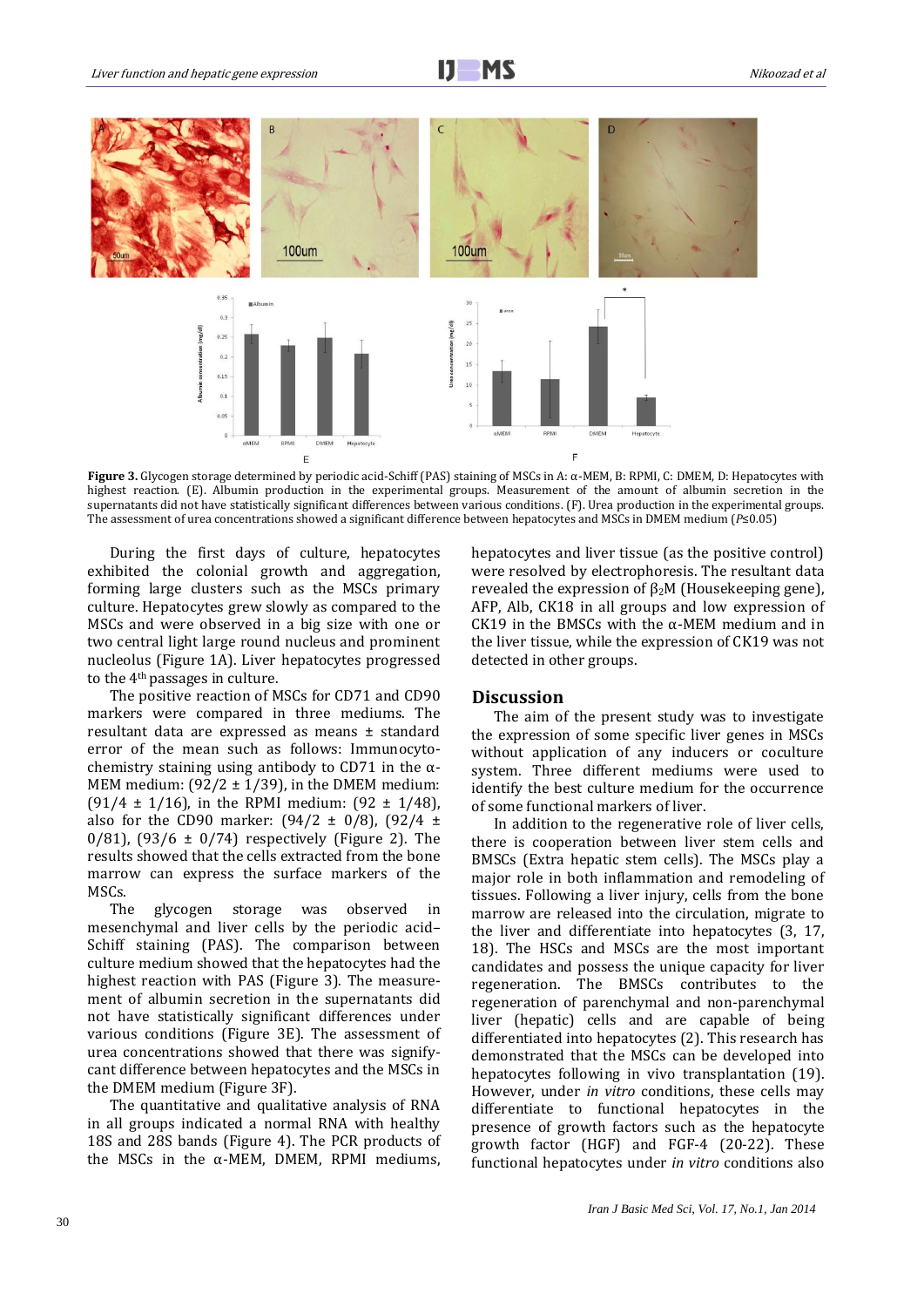

**Figure 4.** RT-PCR results showed that MSCs and hepatocytes could express a number of hepatocyte-specific genes in different medium. Lane 1α-MEM, lane 2: RPMI, lane 3: DMEM, lan 4: hepatocytes and lane 5: liver. (below) Electrophoresis of total RNA which showed of MSCs in (1): α-MEM, (2): RPMI, (3): DMEM, (4): Hepatocytes and (5): liver. Liver tissue was used as positive control. (Graf) The comparison of semi-quantitative expression of the genes in different cell culture conditions. The comparison of gene expression in different groups (apart positive control) showed no significant difference in terms of AFP and Alb (*P*≤0.05). Gene expression density of CK18 showed that, there were significant differences between MSCs cultured in α-MEM and the DMEM & hepatocyte, so between MSCs cultured RPMI medium and hepatocyte (*P*≤0.05)

possess functional characteristics of hepatocytes, such as secreting urea and albumin, taking up LDL and storing glycogen (23). Finally, the differentiation of MSCs into particular cell lineages under appropriate culture conditions makes these cells being capable in the treatment of many diseases (19).

In this research, apart from the study undertaken on the characteristics of the MSCs in three culture mediums, the proliferation ability, the expression of hepatocyte specific genes and the function of these cells were compared with hepatocytes culture. The MSCs in the  $\alpha$ -MEM medium indicated a high viability and replication capability in a way that after 6 to 7 days culture reached 80-90% confluence. Doubling times and the growth curve could represent differences of growth and proliferation (replication) in three mediums considered. The growth speed of hepatocytes was much slower than that of MSCs and so that they maintained the proliferation capacity no longer to 4th passage.

To identify mesenchymal cells, the immunocytochemical testing was performed using specific markers CD71 and CD90. The immunocytochemical

identification of cultured MSCs in three mediums for cell surface antigen markers CD71 (24-26) and CD90 (14, 24, 27-29) showed that these cells represented a similar and positive reaction to markers.

The analysis of the liver genes expression in the MSCs, hepatocytes and liver tissue at the mRNA level showed that AFP, Alb and CK18 have expressed in all groups. Additionally, CK19 had a low expression in liver tissue and the MSCs in α-MEM, and not detected in other groups. Since the hepatocytes are the main cell types resident in the liver, RT-PCR results at mRNA level showed that Alb (typical marker of mature hepatocytes) and CK18 (marker of hepatocytes and bile duct cells) expressed at high levels. In addition, AFP appeared to be expressed on average and also CK19 (marker of bile duct cells) expressed at very low levels in liver tissue. Useful stem cell-derived hepatocytes need to express not only the genes found in mature liver cells, but also the level of the expression need to be at or near those found in the normal liver (30).

The MSCs were co-cultured on normal or CCL4 injured liver tissue. After 10 days of co-cultures of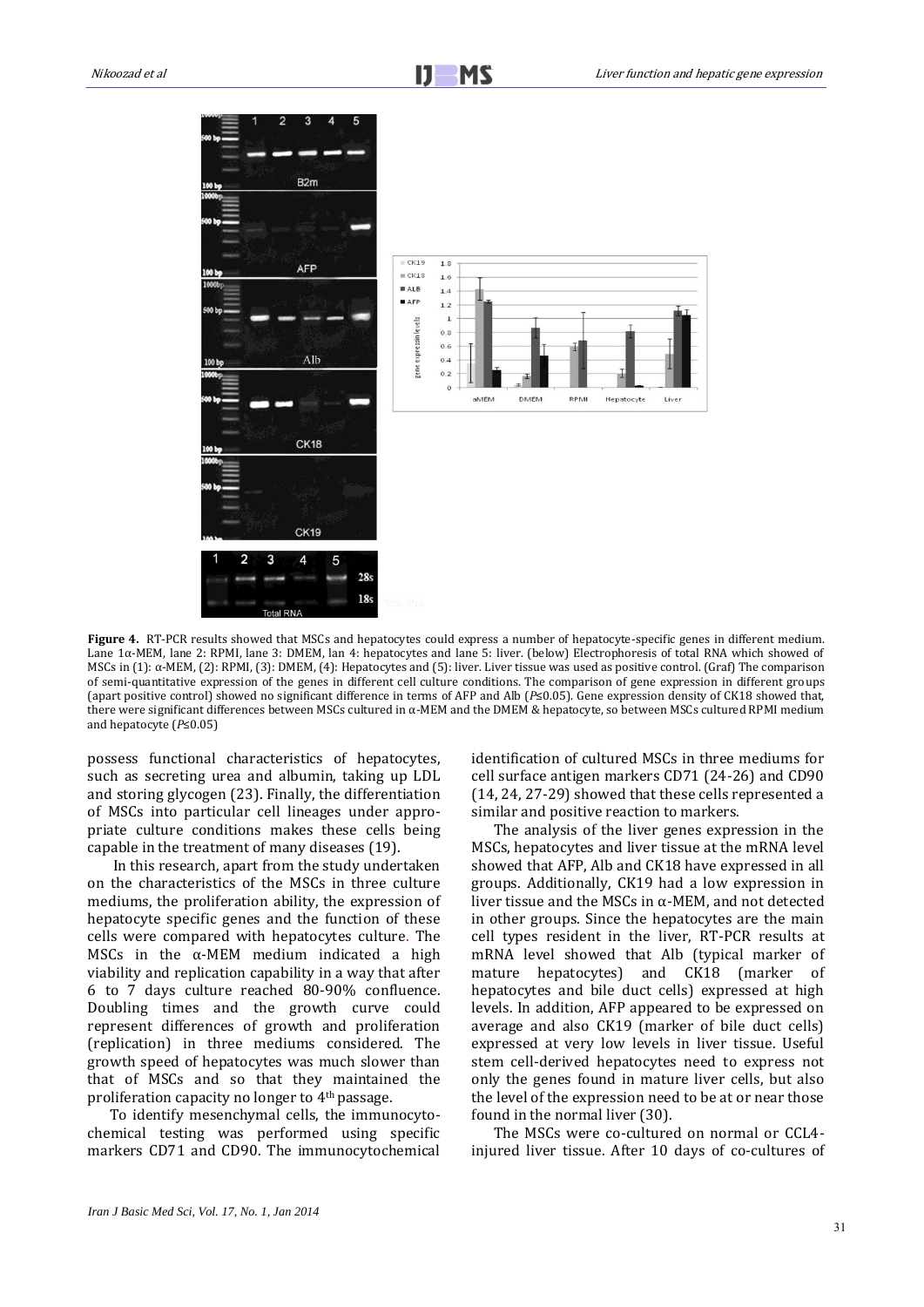the MSCs with either normal or injured liver tissues, the RT-PCR analysis of hepatocyte-like phenotypes revealed the expression of both the AFP and albumin (31). Wang *et al* (2004) demonstrated that after 4 days of cultures in the presence of growth factors such as HGF, EGF, aFGF and bFGF, the BMSCs showed a remarkable transition from the fibroblastlike morphology to round and epithelial cells. The RT-PCR analysis showed that before differentiation, mesenchymal cells expressed CK18 and differentiated cells exhibited significantly higher levels of expression of albumin and CK18 (32).

Our results showed that the MSCs cultured in the  $\alpha$ -MEM medium had the same gene expression profile which was similar to the adult liver. In contrast, the gene expression profiles of liver genes in the MSCs cultured in the RPMI and DMEM mediums were similar to the gene expression profiles of hepatocytes. High expression levels of specific hepatocytes genes such as Alb and CK18 and lack of CK19 expression demonstrated that the two mediums of RPMI and DMEM had the potential to support or induce the MSCs into a hepatocyte-like cell.

The kind and rate of expression of liver specific genes during liver development can be used to evaluate the differentiation capacity of stem cells for transplantation (33). In this study, the comparison of a semi quantitative expression of the genes in different cell culture conditions revealed the differentiation capacity of these cells. Various studies reported the expression of hepatocytic markers (Alb, Ck8 and CK18), bile duct markers (CK-7, CK-19 OV-6 and A6), hepatoblast marker (AFP) and hematopoietic stem cell (HSC) genes (such as Thy- 1, Sca-1 and c –kit) in oval cells (3, 34- 36). In summary, the results of the present study show that the MSCs have the capability of expressing liver and hepatocytes specific genes in culture. Nevertheless, the liver is responsible for a variety of biochemical functions, including the metabolism of amino acids, lipids and carbohydrates, the detoxification of xenobiotics and glyconeogenesis, the synthesis of cholesterol, bile and phospholipids. In additions liver function includes the synthesis of serum proteins such as albumin, fibrinogen, α- globulin and β- globulin and coagulation factors (37). The evaluation of albumin in culture supernatants of MSCs reveals that there is no significant difference between MSCs and hepatocytes. The assessment of urea concentrations in experimental groups shows that there is significantly difference between hepatocytes and MSCs in the DMEM medium despite the fact that there is no significant difference between hepatocytes and MSCs in other two mediums. The amount of urea in cultured hepatocytes was lower than the other experimental groups, despite the fact that this activity is one of the most important functions of hepatocytes. Since the maintenance of the hepatocytes function is difficult in culture, it seems that this

difference may be due to slow cell growth and difference in cell culture conditions (32, 38). It is assumed that the bone marrow stem cells contribute in liver regeneration because the results show that the MSCs and hepatocytes, in addition to the synthesis of albumin and urea, express some of liver genes such as AFP, Alb, and CK18 at the mRNA level. Hence cell therapies can be represented as one of the most promising alternative techniques to liver transplantation (2, 39). As the isolation of human hepatocytes is difficult and inefficient livers would still be required as a source of cells. Furthermore, the hepatocytes cannot be effectively expanded in culture (40, 41). Therefore, studies have concentrated on investigating the capacity of various type of stem cells that can be readily isolated using noninvasive procedures, to give rise to the hepatocytes both *in vitro* and *in vivo* (5).

## **Conclusion**

According to our data growth speed of MSCs was higher than that of hepatocytes. In addition, the MSCs were similar to the hepatocytes in some liver func-tion parameters and expression of some hepatic genes in culture media without any supplemented growth factors. In conclusion, further work needs to be done to establish whether MSCs can be an ideal candidate in cell culture, animal models and clinical trials for cell transplantation in the liver regenera-tion.

## **Acknowledgement**

This study was supported in part by grants from the Damghan University and Institute of Biological Sciences of Damghan University, Iran. The authors are grateful for Mrs Hosseinpor and Mrs Dehghan for their technical assistance.

## **References**

1. [Kallis YN,](http://www.ncbi.nlm.nih.gov/pubmed?term=Kallis%20YN%5BAuthor%5D&cauthor=true&cauthor_uid=17145739) [Alison MR,](http://www.ncbi.nlm.nih.gov/pubmed?term=Alison%20MR%5BAuthor%5D&cauthor=true&cauthor_uid=17145739) [Forbes SJ.](http://www.ncbi.nlm.nih.gov/pubmed?term=Forbes%20SJ%5BAuthor%5D&cauthor=true&cauthor_uid=17145739) Bone marrow stem cells and liver disease[. Gut.](http://www.ncbi.nlm.nih.gov/pubmed/17145739) 2007; 56:716-724.

2. [Oertel M,](http://www.ncbi.nlm.nih.gov/pubmed?term=Oertel%20M%5BAuthor%5D&cauthor=true&cauthor_uid=18187050) [Shafritz DA.](http://www.ncbi.nlm.nih.gov/pubmed?term=Shafritz%20DA%5BAuthor%5D&cauthor=true&cauthor_uid=18187050) Stem cells, cell transplantation and liver repopulation. [Biochim](http://www.ncbi.nlm.nih.gov/pubmed/18187050)  [Biophys Acta.](http://www.ncbi.nlm.nih.gov/pubmed/18187050) 2008; 1782:61-74.

3. [Cantz T,](http://www.ncbi.nlm.nih.gov/pubmed?term=Cantz%20T%5BAuthor%5D&cauthor=true&cauthor_uid=17901986) [Manns MP,](http://www.ncbi.nlm.nih.gov/pubmed?term=Manns%20MP%5BAuthor%5D&cauthor=true&cauthor_uid=17901986) [Ott M.](http://www.ncbi.nlm.nih.gov/pubmed?term=Ott%20M%5BAuthor%5D&cauthor=true&cauthor_uid=17901986) Stem cells in liver regeneration and therapy. [Cell Tissue Res.](http://www.ncbi.nlm.nih.gov/pubmed/17901986) 2008; 331:271-282.

4. [Seki T,](http://www.ncbi.nlm.nih.gov/pubmed?term=Seki%20T%5BAuthor%5D&cauthor=true&cauthor_uid=22482751) [Yokoyama Y,](http://www.ncbi.nlm.nih.gov/pubmed?term=Yokoyama%20Y%5BAuthor%5D&cauthor=true&cauthor_uid=22482751) [Nagasaki H,](http://www.ncbi.nlm.nih.gov/pubmed?term=Nagasaki%20H%5BAuthor%5D&cauthor=true&cauthor_uid=22482751) [Kokuryo T,](http://www.ncbi.nlm.nih.gov/pubmed?term=Kokuryo%20T%5BAuthor%5D&cauthor=true&cauthor_uid=22482751) [Nagino](http://www.ncbi.nlm.nih.gov/pubmed?term=Nagino%20M%5BAuthor%5D&cauthor=true&cauthor_uid=22482751)  [M.](http://www.ncbi.nlm.nih.gov/pubmed?term=Nagino%20M%5BAuthor%5D&cauthor=true&cauthor_uid=22482751) Adipose tissue-derived mesenchymal stem cell transplantation promotes hepatic regeneration after hepaticischemia-reperfusion and subsequent hepatectomy in rats[. J Surg Res.](http://www.ncbi.nlm.nih.gov/pubmed/?term=Adipose+tissue-derived+mesenchymal+stem+cell+transplantation+promotes+hepatic+regeneration+after+hepatic+ischemia-reperfusion+and+subsequent+hepatectomy+in+rats) 2012; 178:63-70.

5. [Almeida-Porada G,](http://www.ncbi.nlm.nih.gov/pubmed?term=Almeida-Porada%20G%5BAuthor%5D&cauthor=true&cauthor_uid=20417684) [Zanjani ED,](http://www.ncbi.nlm.nih.gov/pubmed?term=Zanjani%20ED%5BAuthor%5D&cauthor=true&cauthor_uid=20417684) [Porada CD.](http://www.ncbi.nlm.nih.gov/pubmed?term=Porada%20CD%5BAuthor%5D&cauthor=true&cauthor_uid=20417684) Bone marrow stem cells and liver regeneration. [Exp](http://www.ncbi.nlm.nih.gov/pubmed/20417684)  [Hematol.](http://www.ncbi.nlm.nih.gov/pubmed/20417684) 2010; 38:574-580.

6. [Fürst G,](http://www.ncbi.nlm.nih.gov/pubmed?term=F%C3%BCrst%20G%5BAuthor%5D&cauthor=true&cauthor_uid=17312278) [Schulte am Esch J,](http://www.ncbi.nlm.nih.gov/pubmed?term=Schulte%20am%20Esch%20J%5BAuthor%5D&cauthor=true&cauthor_uid=17312278) [Poll LW,](http://www.ncbi.nlm.nih.gov/pubmed?term=Poll%20LW%5BAuthor%5D&cauthor=true&cauthor_uid=17312278) [Hosch SB,](http://www.ncbi.nlm.nih.gov/pubmed?term=Hosch%20SB%5BAuthor%5D&cauthor=true&cauthor_uid=17312278) [Fritz](http://www.ncbi.nlm.nih.gov/pubmed?term=Fritz%20LB%5BAuthor%5D&cauthor=true&cauthor_uid=17312278)  [LB,](http://www.ncbi.nlm.nih.gov/pubmed?term=Fritz%20LB%5BAuthor%5D&cauthor=true&cauthor_uid=17312278) [Klein M,](http://www.ncbi.nlm.nih.gov/pubmed?term=Klein%20M%5BAuthor%5D&cauthor=true&cauthor_uid=17312278) *et al*. Portal vein embolization and autologous CD133+ bone marrow stem cells for liver regeneration: initial experience. [Radiology.](http://www.ncbi.nlm.nih.gov/pubmed/?term=Portal+vein+embolization+and+autologous+CD133%2B+bone+marrow+stem+cells+for+liver+regeneration%3A+Initial+experience) 2007; 243:171-179.

7. [Kanazawa H,](http://www.ncbi.nlm.nih.gov/pubmed?term=Kanazawa%20H%5BAuthor%5D&cauthor=true&cauthor_uid=21559442) [Fujimoto Y,](http://www.ncbi.nlm.nih.gov/pubmed?term=Fujimoto%20Y%5BAuthor%5D&cauthor=true&cauthor_uid=21559442) [Teratani T,](http://www.ncbi.nlm.nih.gov/pubmed?term=Teratani%20T%5BAuthor%5D&cauthor=true&cauthor_uid=21559442) [Iwasaki J,](http://www.ncbi.nlm.nih.gov/pubmed?term=Iwasaki%20J%5BAuthor%5D&cauthor=true&cauthor_uid=21559442) [Kasahara](http://www.ncbi.nlm.nih.gov/pubmed?term=Kasahara%20N%5BAuthor%5D&cauthor=true&cauthor_uid=21559442) N, [Negishi K,](http://www.ncbi.nlm.nih.gov/pubmed?term=Negishi%20K%5BAuthor%5D&cauthor=true&cauthor_uid=21559442) *et al*. Bone marrow-derived